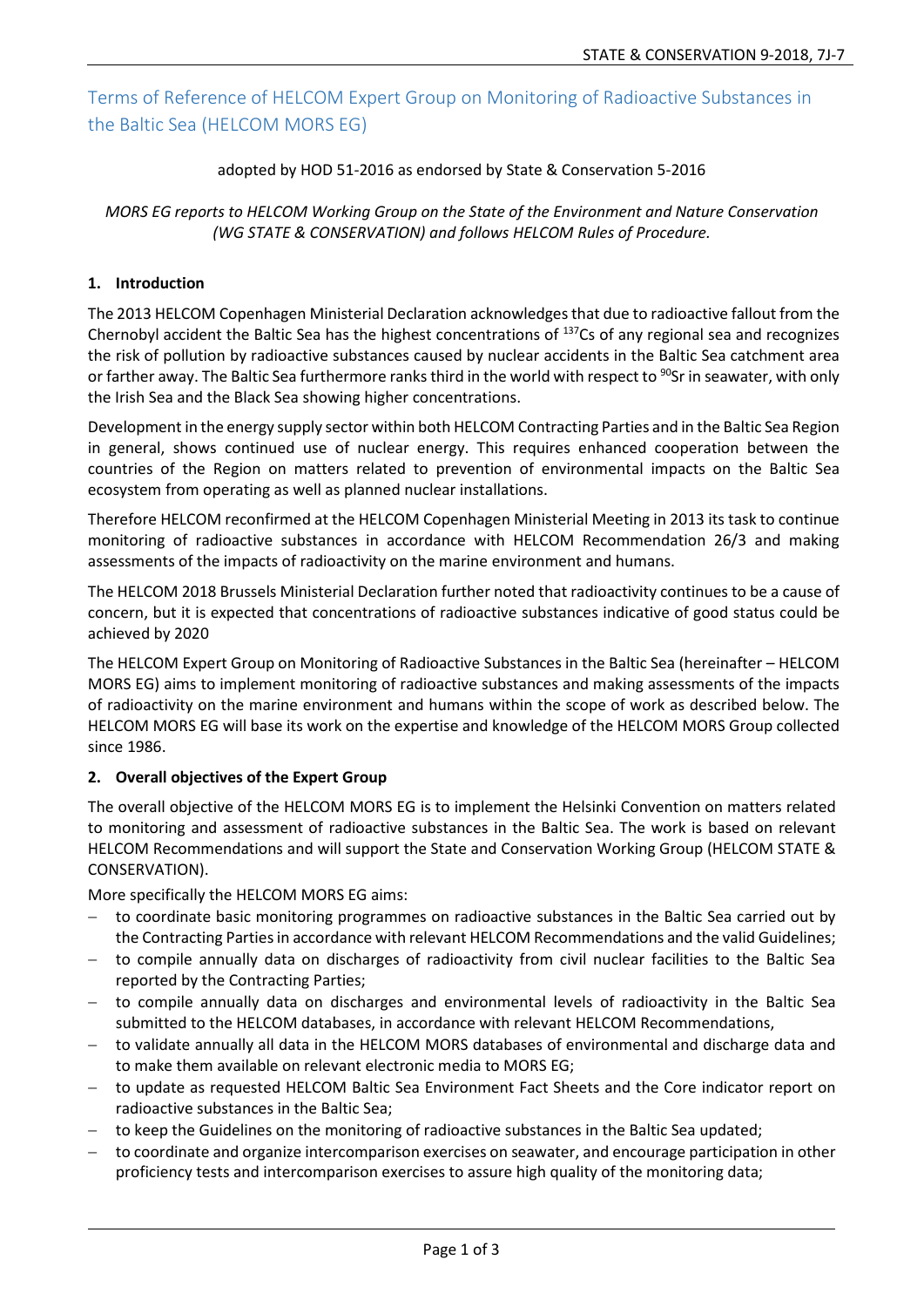- − to produce periodic assessments on radioactivity in the Baltic Sea. These assessments will include levels, inventories and trends for radioactivity in the Baltic Sea and the radiological impact on man and environment.
- − to keep under observation the development of trends of export of radionuclides from the Baltic Sea to the North Sea and vice versa, especially the inflow of radioactivity (e.g. <sup>99</sup>Tc, <sup>129</sup>I) from Sellafield and La Hague to the Baltic Sea and the outflow of Chernobyl radioactivity from the Baltic Sea to the Skagerrak;
- − to produce thematic reports as requested, e.g. on naturally occurring radionuclides in the Baltic Sea, releases of man-made radionuclides from non-nuclear activities (e.g. hospitals), simple procedures for assessing doses to man from radioactivity in the Baltic Sea;

# **3. Expected results**

The Group will be subordinate to HELCOM State and Conservation and will provide

- annual reporting to the State and Conservation Working Group (HELCOM STATE & CONSERVATION) in order to keep the Commission and the Contracting Parties informed on:
	- − collection, validation and evaluation of the environmental data and discharge data on radioactivity submitted to the HELCOM databases;
	- − the risks to humans and marine life caused by direct discharges to the Baltic Sea as well as long-range transport of radioactive substances;
	- − to ascertain that all aspects of quality assurance of analytical data are covered within the monitoring activities. This will be done in close co-operation with the International Atomic Energy Agency (IAEA);
- regular updates of the HELCOM Baltic Sea Environment Fact Sheets and the Core indicator report on radioactive substances.
- to maintain expertise for the Contracting Parties on routine and emergency monitoring and assessment of radioactivity in the Baltic Sea;

## **4. Working procedure of the HELCOM MORS EG**

- 4.1 The HELCOM MORS EG will consist of experts representing
	- national authorities and/or monitoring institutions that are, *i.a.*, responsible for protection of marine environment from contamination by radioactive substances within HELCOM Contracting Parties,
	- − the European Commission,
	- − the *International Atomic Energy Agency* (*IAEA*)
	- − Data Consultants responsible for maintenance of HELCOM MORS databases of environmental and discharge data;
- 4.2 The Chairperson of the HELCOM MORS EG shall be elected by the participants of the Group for a twoyear period. The Group can propose a chairperson in the meeting before the election year in order to prepare the person for the expected work load.
- 4.3 The Rules of Procedure applicable to the conduct of the business of the Helsinki Commission apply *mutatis mutandis* to the work of the HELCOM MORS EG (cf. para 7.7 of the Rules of Procedure of the Helsinki Commission).
- 4.4 The work of HELCOM MORS EG will be supervised and guided by HELCOM STATE & CONSERVATION.
- 4.5 The Contracting Parties will be responsible to carry out the monitoring programme according to relevant HELCOM Recommendations and to cover the expenses for the participation of members in the work of the HELCOM MORS EG.
- 4.6 The HELCOM Secretariat will provide administrative support to the HELCOM MORS EG.
- 4.7 The Secretariat may, in consultation with the Chairperson, invite additional experts on a case by case basis to the HELCOM MORS EG; to give presentations or to participate in its work;
- 4.8 Meetings will be held at appropriate intervals and at least once a year in accordance with the Working Programme to be approved by HELCOM State & Conservation/HELCOM HOD.